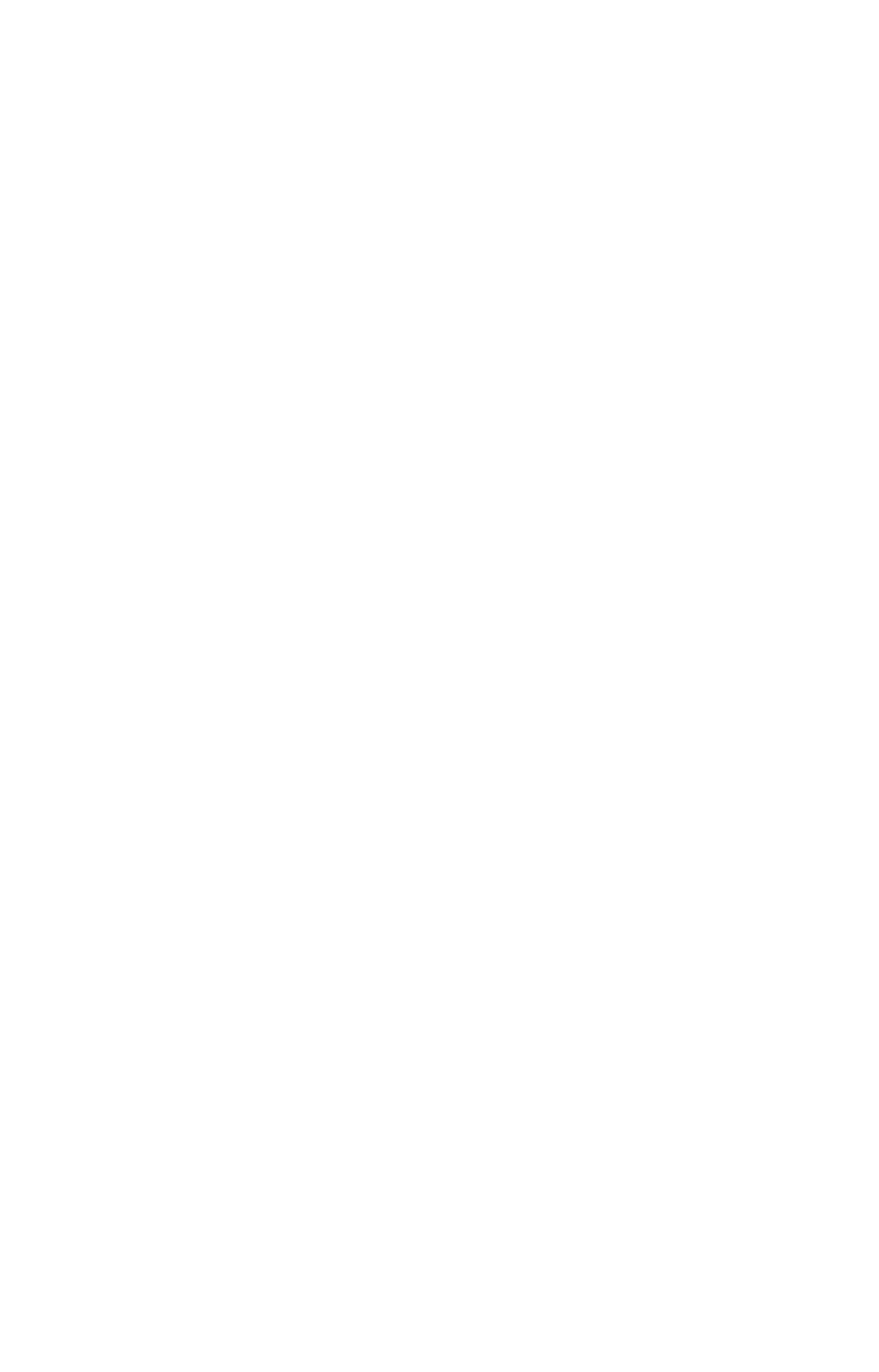#### NOTICE TO CONTRIBUTORS

Original manuscripts in English pertaining to the biological natural history of western North America and intended for publication in the *Great Basin Naturalist* should be directed to Brigham Young University, Stephen L. Wood, Editor, Great Basin Naturalist, Provo, Utah 84602.

Manuscripts. Two copies are required, typewritten, double spaced throughout on one side of the paper, wdth margins of at least one inch on all sides. Use a recent issue of this journal as a format, and the *Council of Biological Editors Style Manual*, Third Edition (AIBS, 1972) in preparing the manuscript. An abstract, about <sup>3</sup> percent as long as the text, but not exceeding 200 words, and written in accordance with Biological Abstract guidelines, should precede the introductory paragraph of each article. Authors may recommend one or two reviewers of their article.

Illustrations and Tables. All illustrations and tables should be made with a view toward having them appear within the limits of the printed page. Illustrations that form a part of an article should accompany the manuscript. Illustrations should be prepared for reduction by the printer to either a single-column  $(2\frac{5}{8})$  inches) or doublecolumn (5 $\frac{1}{2}$  inches) width, with the length not exceeding 7 $\frac{1}{2}$  inches.

Costs Borne by Contributor. Authors should be prepared to contribute \$10 per printed page toward publication of their article (in addition to reprint costs). No reprints are furnished free of charge. A price list for reprints and an order form are sent with the proof.

### Reprint Schedule of the Great Basin Naturalist

|            | 2pp.      | $4$ pp. | $6$ pp.         | $-8$ pp. | 10 <sub>pp</sub> | 12 <sub>pp</sub> | Each       |
|------------|-----------|---------|-----------------|----------|------------------|------------------|------------|
| 100 copies | \$20      | \$23    | \$26            | \$29     | \$32             | \$35             | Additional |
| 200 copies | 26        | 99      | 32 <sup>2</sup> | -35.     | 38               |                  | $2$ pp.    |
| 300 copies | <b>32</b> | 35      | $-38$           | 41       | 44               |                  | \$3        |